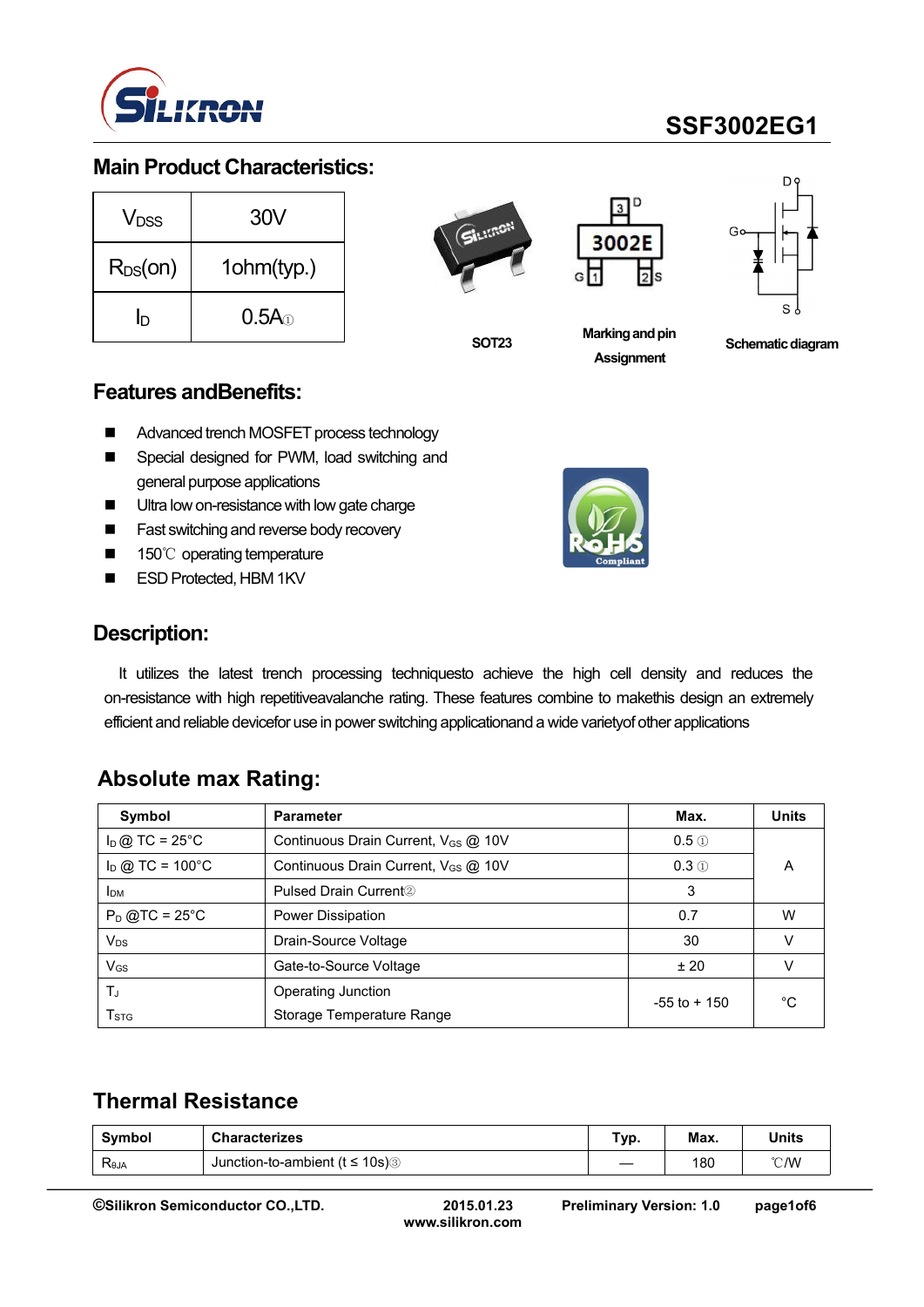

| Symbol              | <b>Parameter</b>                     | Min.                     | Typ.           | Max.        | <b>Units</b> | <b>Conditions</b>                         |
|---------------------|--------------------------------------|--------------------------|----------------|-------------|--------------|-------------------------------------------|
| $V_{(BR)DSS}$       | Drain-to-Source breakdown voltage    | 30                       |                |             | $\vee$       | $V_{GS} = 0V$ , $I_D = 250 \mu A$         |
| $R_{DS(on)}$        | Static Drain-to-Source on-resistance | $\overline{\phantom{0}}$ | 1              | 1.5         | Ω            | $V_{GS} = 4.5V, I_D = 0.2A$               |
| $R_{DS(on)}$        | Static Drain-to-Source on-resistance |                          | 2              | 3           | Ω            | $V_{GS} = 2.5V, I_D = 0.2A$               |
|                     |                                      | 0.7                      |                | 1.4         | $\vee$       | $V_{DS}$ = $V_{GS}$ , $I_D$ = 250 $\mu$ A |
| $V_{GS(th)}$        | Gate threshold voltage               |                          | 0.63           |             |              | $T_J = 125^{\circ}C$                      |
|                     |                                      |                          |                | $\mathbf 1$ |              | $V_{DS} = 30V, V_{GS} = 0V$               |
| $I_{DSS}$           | Drain-to-Source leakage current      |                          |                | 50          | μA           | $T_J = 125$ °C                            |
|                     |                                      |                          |                | 10          |              | $V_{GS} = 20V$                            |
| $_{\text{loss}}$    | Gate-to-Source forward leakage       |                          |                | $-10$       | μA           | $V_{GS} = -20V$                           |
| $Q_g$               | Total gate charge                    |                          | 1.15           |             |              | $I_D = 0.1A,$                             |
| $Q_{gs}$            | Gate-to-Source charge                |                          | 0.35           |             | nC           | $V_{DS} = 20V$ ,                          |
| $Q_{gd}$            | Gate-to-Drain("Miller") charge       |                          | 0.25           |             |              | $V_{GS} = 4.5V$                           |
| $t_{d(on)}$         | Turn-on delay time                   |                          | 15             | -           |              |                                           |
| t,                  | Rise time                            |                          | 45             |             |              | $V_{GS} = 4.5V$ , $V_{DS} = 5V$ ,         |
| $t_{d(\text{off})}$ | Turn-Off delay time                  |                          | 65             | —           | ns           | $R_{GEN} = 50\Omega$ , $I_D = 0.1A$ ,     |
| $t_{\rm f}$         | Fall time                            |                          | 65             | —           |              |                                           |
| $C_{\text{iss}}$    | Input capacitance                    |                          | 20             | —           |              | $V_{GS} = 0V$ ,                           |
| $C_{\text{oss}}$    | Output capacitance                   |                          | 18             |             | pF           | $V_{DS} = 15V,$                           |
| $C_{\mathsf{rss}}$  | Reverse transfercapacitance          |                          | $\overline{7}$ |             |              | $f = 1$ MHz                               |

# **Electrical Characterizes** @T<sub>A</sub>=25℃ unless otherwise specified

# **Source-Drain Ratings and Characteristics**

| Symbol                  | <b>Parameter</b>             | Min. | Typ. | Max.           | Units | <b>Conditions</b>               |
|-------------------------|------------------------------|------|------|----------------|-------|---------------------------------|
| $\mathsf{I}_\mathsf{S}$ | Continuous Source Current    |      |      |                |       | MOSFET symbol<br>D <sub>9</sub> |
|                         | (Body Diode)                 |      |      | $0.5 \circled$ | A     | showing<br>the                  |
|                         | <b>Pulsed Source Current</b> |      |      |                |       | integral reverse                |
| <b>I</b> sm             | (Body Diode)                 |      |      | 3              | A     | p-n junction diode.<br>s J      |
| $V_{\textrm{\tiny SD}}$ | Diode Forward Voltage        |      | 0.72 | 1.2            |       | $Is=0.3A, V_{GS}=0V$            |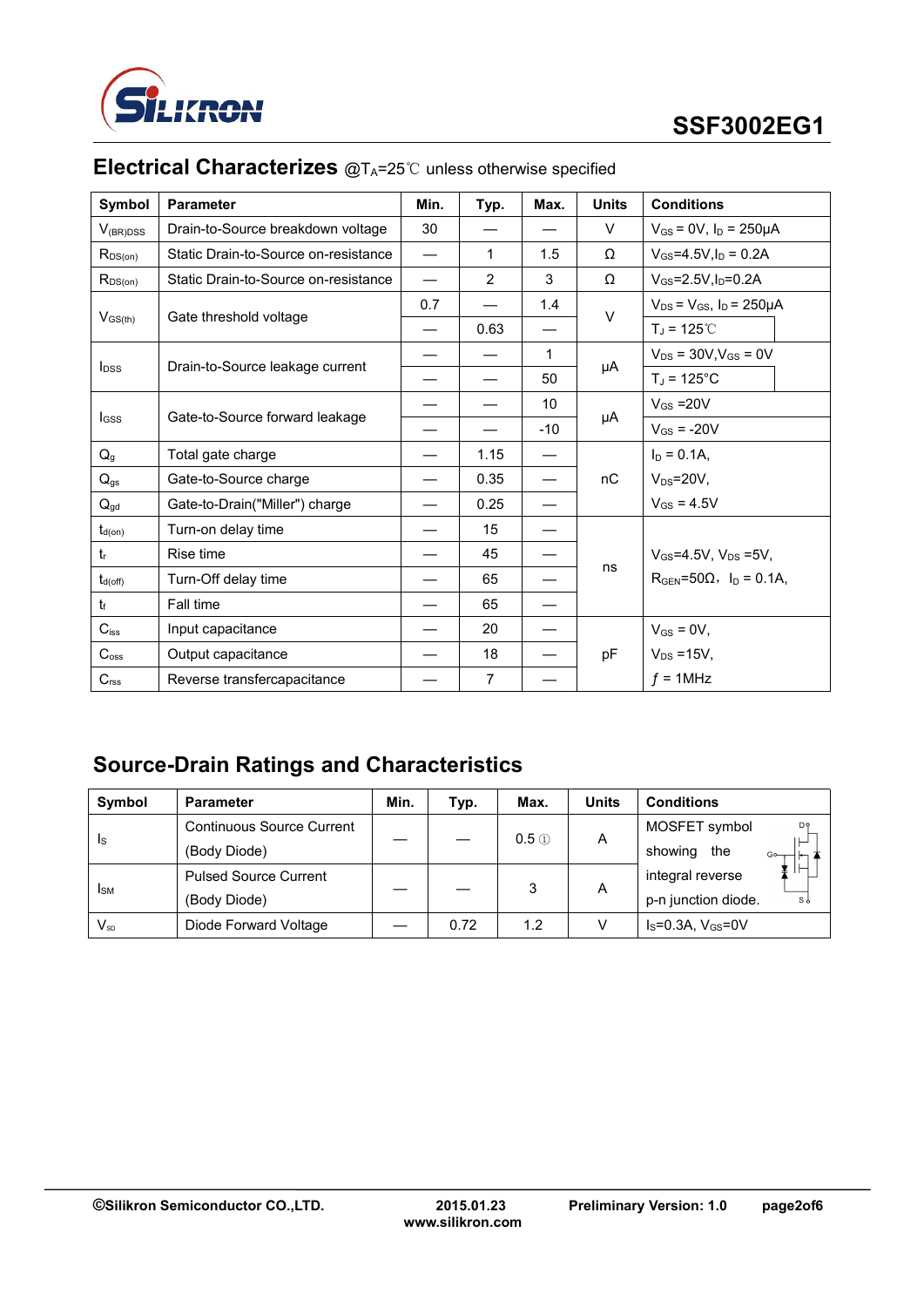

### **Test circuits and Waveforms**

**EAS** test circuits:



Gate charge test circuit:

**Switch Waveforms:**







## **Notes:**

①Calculated continuous current based on maximum allowablejunction temperature.

②Repetitive rating; pulse width limited by max junction temperature.

- $\circledR$ The value of R<sub>θJA</sub> is measured with the device mounted on 1in 2 FR-4 board with 2oz. Copper, in a still air environment with TA =25°C
- ④These curves are based on the junction-to-case thermal impedence which is measured with the device mounted to a large heatsink, assuming amaximum junction temperature of  $T_{J(MAX)}$ =150°C.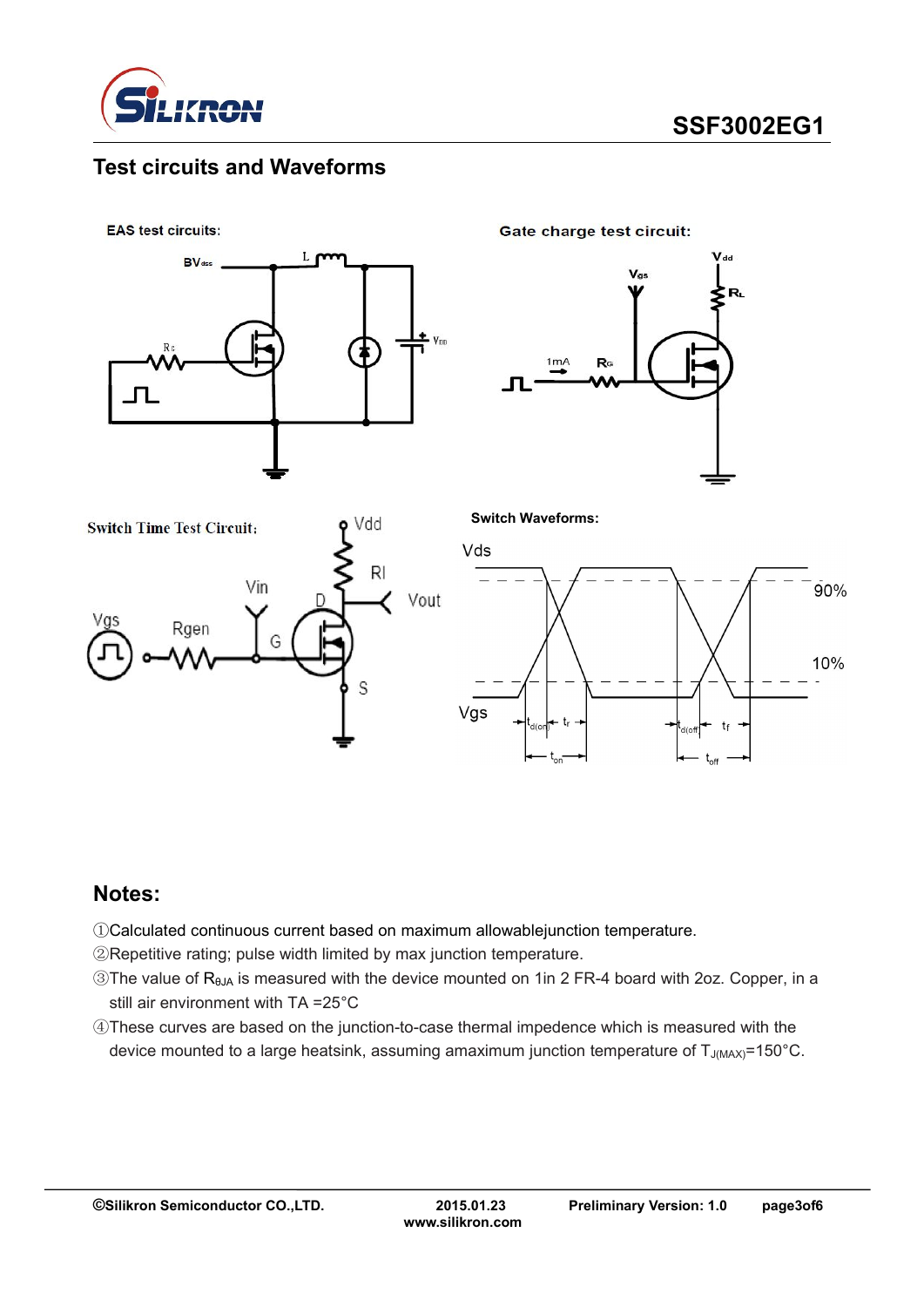

# **SSF3002EG1**

## **Mechanical Data**:

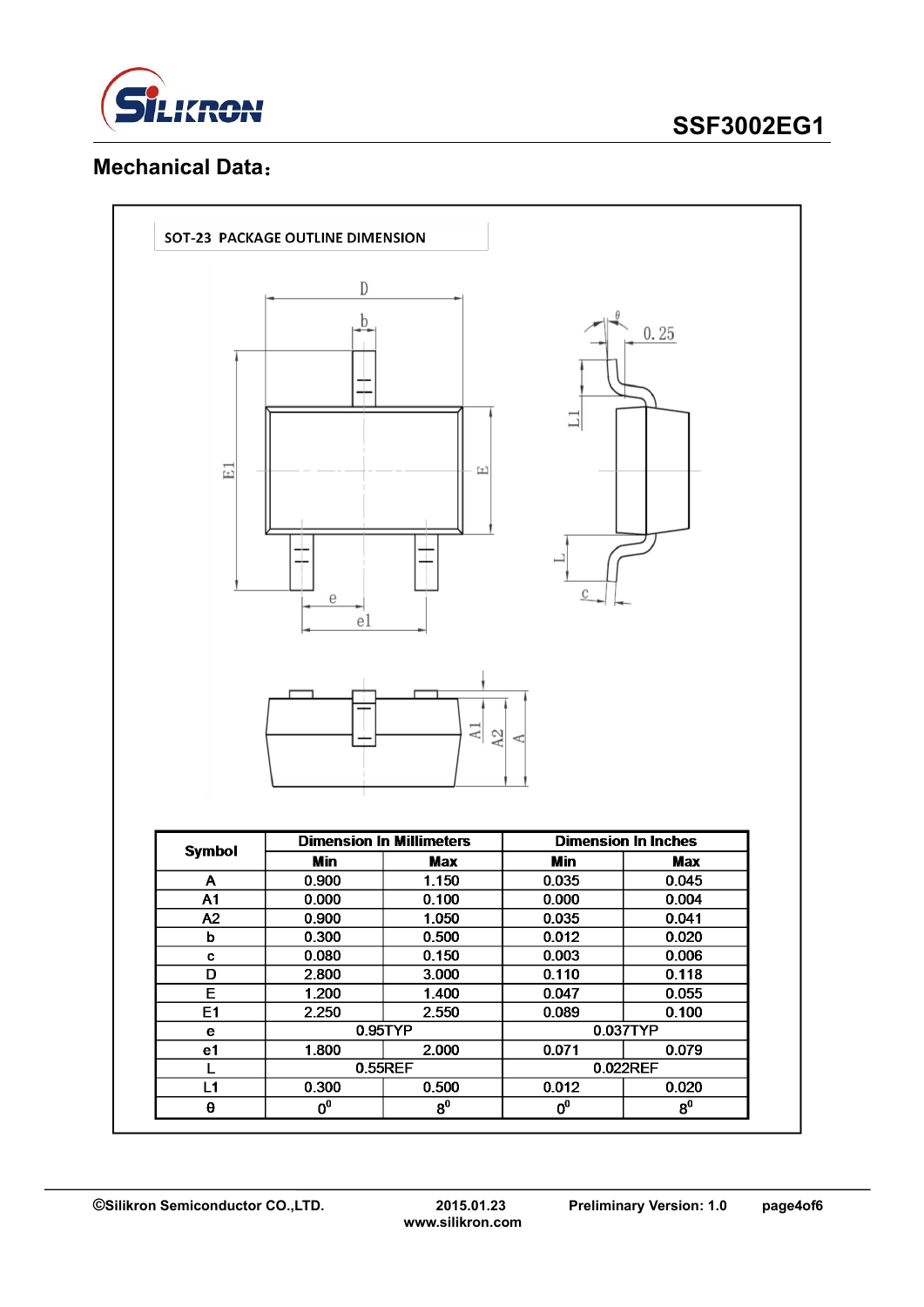

# **Ordering and Marking Information**

| Device Marking: 3002E |                                    |  |
|-----------------------|------------------------------------|--|
|                       | Package (Available)                |  |
|                       | <b>SOT-23</b>                      |  |
|                       | <b>Operating Temperature Range</b> |  |
|                       | $C: -55$ to 150 °C                 |  |
|                       |                                    |  |
|                       |                                    |  |

# **Devices per Unit**

| $\vert$ Type      | Tube | Package   Units/   Tubes/Inner<br>$\vert$ Box | Units/Inner<br>Box | Inner<br><b>Boxes/Carton   Box</b> | <b>Units/Carton</b> |
|-------------------|------|-----------------------------------------------|--------------------|------------------------------------|---------------------|
|                   |      |                                               |                    | Box                                |                     |
| SOT <sub>23</sub> | 3000 | 10                                            | 30000              |                                    | 120000              |

## **Reliability Test Program**

| <b>Test Item</b>   | <b>Conditions</b>                                | <b>Duration</b> | <b>Sample Size</b>  |
|--------------------|--------------------------------------------------|-----------------|---------------------|
| High               | Tj= 150℃ @ 80% of                                | 168 hours       | 3 lots x 77 devices |
| <b>Temperature</b> | Max $V_{\text{DSS}}/V_{\text{CES}}/V_{\text{R}}$ | 500 hours       |                     |
| <b>Reverse</b>     |                                                  | 1000 hours      |                     |
| Bias(HTRB)         |                                                  |                 |                     |
| High               | Tj=150℃ @ 100% of                                | 168 hours       | 3 lots x 77 devices |
| <b>Temperature</b> | Max V <sub>GSS</sub>                             | 500 hours       |                     |
| Gate               |                                                  | 1000 hours      |                     |
| Bias(HTGB)         |                                                  |                 |                     |